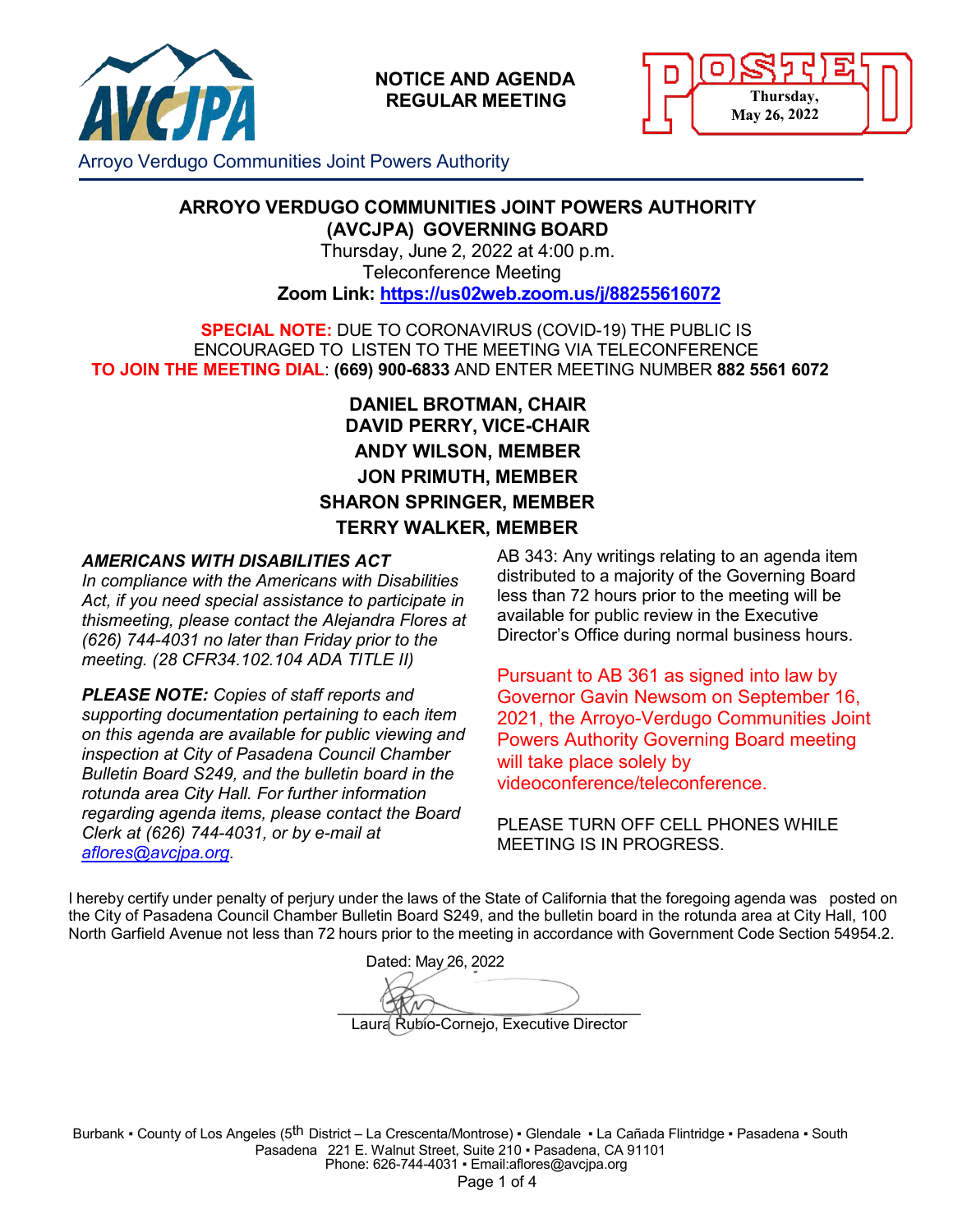# **REGULAR AVCJPA GOVERNING BOARD MEETING Thursday, June 2, 2022 at 4:00 p.m.**

To help slow the transmission of COVID-19, and protect the health and safety of the community, the Arroyo-Verdugo Communities Joint Powers Authority Governing Board meeting will continue to be closed to the public for in-person attendance.

Pursuant to AB 361 as signed into law by Governor Gavin Newsom on September 16, 2021, the Arroyo-Verdugo Communities Joint Powers Authority Governing Board meeting will take place solely by videoconference/teleconference.

During the meeting, members of the public may provide live public comment (on one or multiple items) by submitting a speaker card prior to the start of public comment on that item. Please submit your speaker card to [https://avcjpa.org/public-comment/.](https://avcjpa.org/public-comment/) Public comments are limited to 3 minutes each, and the Chair and/or Vice Chair may limit this time if reasonable under the circumstances.

After submitting a public speaker card, join the virtual meeting after the published start time with a computer, other electronic device, or by telephone. The same name or telephone number on the Speaker Card must be used for the virtual meeting in order to locate and unmute the speaker.

Public comments will be read in the order that they are received, will be included in the official minutes of the meeting and be transmitted to each Governing Board member at the time it is received. Any public comments received prior to the posting of this agenda or after the close of the "COMMENTS FROM THE PUBLIC" portion of the meeting or the particular agenda item, will be treated as an informational only and forwarded to each Governing Board member but will NOT be included in the minutes of the meeting.

### **PRELIMINARY BUSINESS**

- **I. CALL TO ORDER**
- **II. ROLL CALL**

# **III. COMMENTS FROM THE PUBLIC ON ITEMS NOT ON THE AGENDA**

### **IV. PRESENTATIONS**

**A.** Metro Mobility Concept Plan for the 2028 Olympics Presenter (Staff): Laura Rubio-Cornejo, Executive Director Presenter (Metro): Metro staff will present item **Staff Recommendation:** Receive and file

# **V. CONSENT CALENDAR**

- **A.** Approval of the Arroyo Verdugo Communities Joint Powers Authority Minutes for the Meeting of February 3, 2022 **Staff Recommendation:** To Approve minutes of February 3, 2022
- **B.** Treasurer's Report through May 27, 2022 **Staff Recommendation:** Receive and file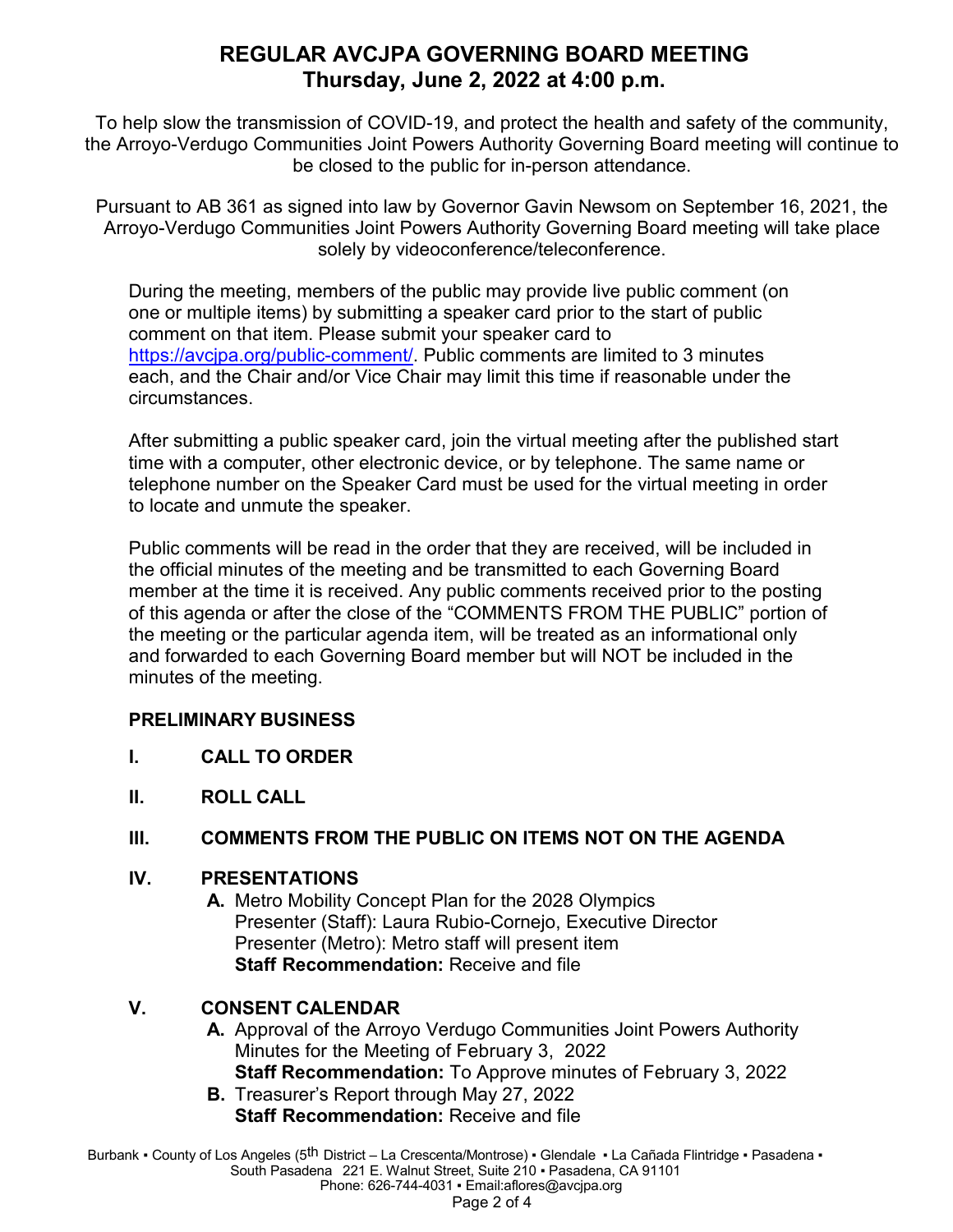**C.** Check Warrant Alex Hernandez, Treasurer, AVCJPA **Staff Recommendation:** Receive and file

#### **VI. PUBLIC HEARINGS – None**

#### **VII. OTHER BUSINESS**

- **A.** Measure M Multi-Year Subregional Program Funding Allocation Presenter (Staff): Laura Rubio-Cornejo, Executive Director Presenter (Cambridge Systematics, Inc.): Jon Overman **Staff Recommendation:** Approve the allocation of funding based on per-capita basis by jurisdictional population.
- **B.** Fiscal Year 2023 Budget Alex Hernandez, Treasurer, AVCJPA **Staff Recommendation:** Approve FY 2023 Budget
- **C.** Consideration of a Resolution to Allow the Arroyo Verdugo Communities Joint Powers Authority Governing Board and All of Its Subordinate Bodies, to Meet Remotely Pursuant to the Brown Act As Amended By AB 361 Presenter (Staff): Laura Rubio-Cornejo, Executive Director **Staff Recommendation:** That the Governing Board adopt Resolution 22- 5 of the Governing Board of The Arroyo Verdugo Communities Joint Powers Authority Authorizing Remote Teleconference Meetings of the Governing Board and All Joint Power Authority Subordinate Bodies, for the Period June 2, 2022-July 1, 2022.

### **VIII. GOVERNING BOARD REORGANIZATION**

**A.** Selection of Chair for the Arroyo Verdugo Communities Joint Powers Authority Governing Board. The Chair will take nominations for Chair and the Governing Board will vote to select a Chair for a term beginning on July 1, 2022 ending on June 30, 2023.

**Motion:** That (name) is nominated as Chair, for a term effective July 1, 2022 ending on June 30, 2023.

**B.** Selection of Vice-Chair for the Arroyo Verdugo Communities Joint Powers Authority Governing Board. The current Chair will take nominations for Vice-Chair and the Governing Board will vote to select a Vice-Chair for a term beginning on July 1, 2022 ending on June 30, 2023. **Motion:** That (name) is nominated as Vice-Chair, effective July 1, 2022 and ending on June 30, 2023.

### **IX. REPORTS – INFORMATION ONLY**

- **A.** Reports from AVCJPA Appointees
	- 1. SCAG Transportation Committee No Report
	- 2. SCAG Energy & Environment Committee (EEC)
	- 3. SCAG Community, Economic & Human Development Committee No Report
	- 4. League of California Cities L.A. County Division

**Staff Recommendation:** To receive and file

**B.** Report from AVCJPA TAC Representative Presenter: David Kriske **Staff Recommendation:** To receive and file